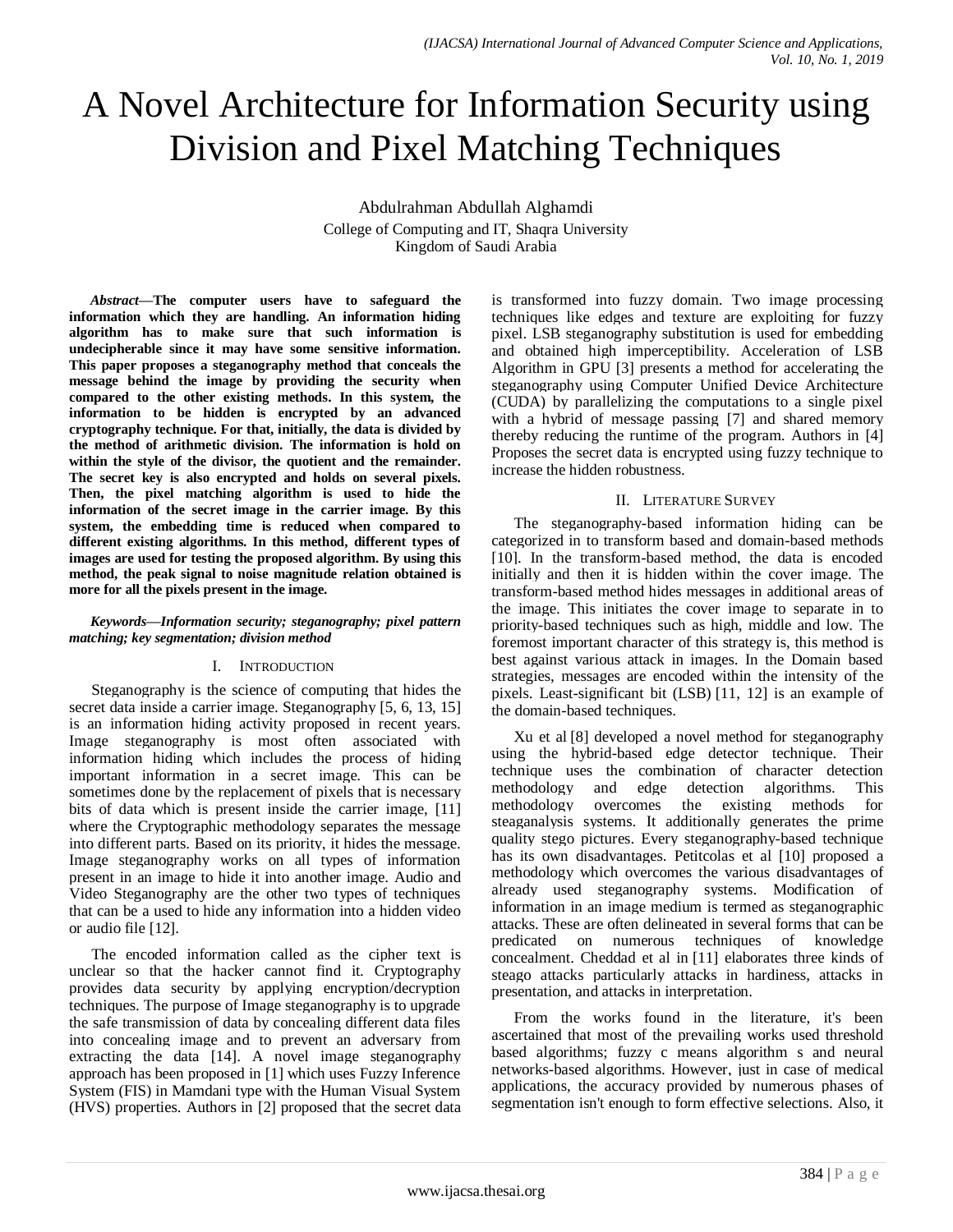has been observed that most of the existing methods show less accuracy in hiding the images which has more information. Therefore, a new and efficient methodology to embed the most important messages in a carrier image more effectively is necessary.

#### III. PROPOSED METHODOLOGY

The Combination of Division method and pixel matching methodology is proposed for embedding the most important information as an image in to a carrier image. This combination makes an effective process of steganography even the secret information is of more quantity since it is based on the pixels.

## *A. Division Method*

The secret image is given as input to this process. Then, it's transformed towards the decimal worth with the assistance of an ASCII code, which can further as a dividend. A random value is formed which is considered as a divisor. Then, the mathematical operation called as the division is done using both the values obtained from the dividend and divisor method. The equation for performing the division method is as follows:

$$
M = D^*Q + R \tag{1}
$$

Where D is the Divisor, Q is the quotient, R is the Remainder and M is the secret message which is to be hidden in the carrier image.

## *B. Pixel Matching Technique*

The Pixel matching [9] is used for hiding the secret knowledge into the frames of an image file. In this process, the secret data is hidden into the carrier image and it will not change the properties of the carrier image [10]. The Pixel matching process is as follows. Four matching rules where written for this method. This method compares the pixels of original and secret pictures and hides the key image generated from the division methodology within the original image. All the matching rules begin the iteration from the initial pixel of the original image and with the secret image

**Matching Rule 1:** If the pixel in the Carrier image is Black and the pixel in the Secret image is White then, go to the next pixel in the original image.

**Matching Rule 2:** If the pixel in the Carrier image is black and the pixel in the Secret image is black, then insert the value of M computed through the division method and merge the pixel of the secret image with the original image. After merging, go to next pixel in both images.

**Matching Rule 3:** If the pixel in the Carrier image is white and the pixel in the Secret image is black, then go to the next pixel in the secret image.

**Matching Rule 4:** If the pixel in the Carrier image is white and the pixel in the Secret image is white, then insert the value of M computed through the division method and merge the pixel of secret image with the original image. Continue the process for the complete image.

#### *C. Division based Pixel Matching*

In this work, a completely unique approach of combining the division method, Pixel grouping and matching algorithmic rule is developed. In this work, the image is scanned from the first pixel to the last pixel. Initially, the set of eight pixels are taken into consideration. Here, the matching rules are applied to check whether the pixel is a grey or black and to combining the calculated M value with the division method. Since the image is converted into grey scale, it has only black and grey pixels. Repeat the process until all the complete pixels are computed and changed. The proposed algorithm for Fuzzy based pixel grouping and matching is shown below

Step.1 Set  $R_1$  = First eight pixels, Step.2 if  $R_C$ = black and  $R_S$  = white Step 3 Go to the next pixel Step 4if  $R_C$ = black and  $R_S$  = black Step 5 Insert the value of M and merge the pixels Step.6  $R_C$ = White and  $R_S$  = black Step 7 Go to the next pixel Step 8 if  $R_C$ = White and  $R_S$  = White Step 9 Insert the value of M and merge the pixels Step.10 Repeat the process till last pixel Step 11. Continue step 2 if  $R_1$  becomes ninth pixel Step.12 End

## *D. Decoding Technique*

Decoding is the process of receiving the hidden data from the carrier image. Initially, the proposed system retrieves the secret message from the user. In order to produce additional security, this encrypted secret message is more processed using the division method using the Quotient, Divisor and Remainder method. The system currently asks the user for the hidden output as information. When the user provides this information, the decoding technique reverses the process of division and the output is given towards the reverse of pixel matching technique which is the defuzzification process. From this technique, the hidden data is revealed along with the carrier image.

## IV. RESULT AND DISCUSSION

This methodology is developed using MATLAB V10. The results were obtained by giving the secret image along with the carrier image. From the result obtained, it can be noticed that the proposed methodology provides a higher accuracy in hiding the information in a carrier image. This can be obtained from the Peak Signal to Noise Ratio (PSNR) and the Mean Square Error (MSE). The MSE and the PSNR are the metrics used for scrutinizing the quality of a picture. In general, if the PSNR is higher, then the quality of processed image is also more. MSE is that the accumulative square error that lies between the processed and the original image. Once the MSE is low, then the error is also low. These parameters are calculated as follows

$$
PSNR = 10 \log_{10}(R^2 / MSE) \tag{2}
$$